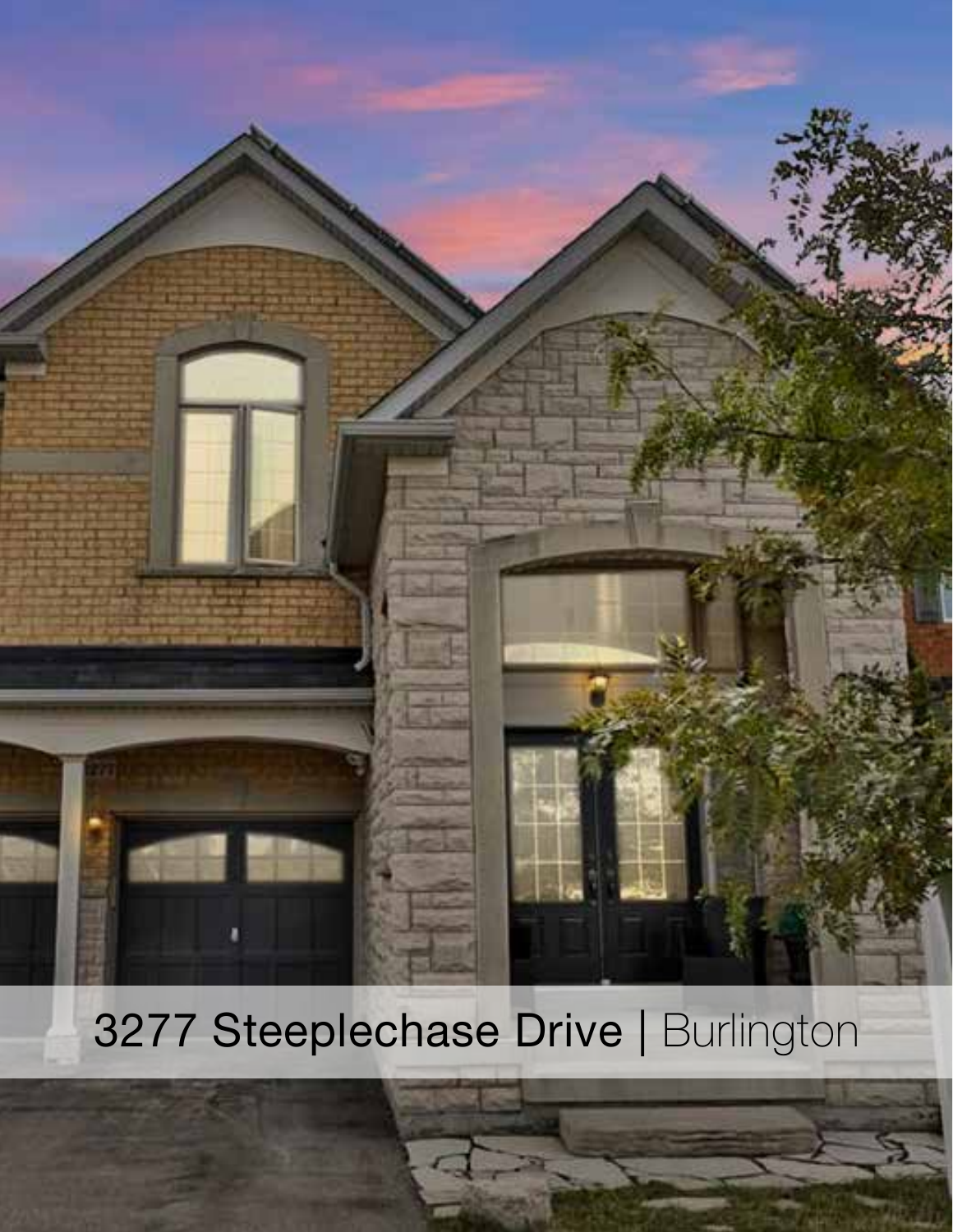Escarpment views, Palladium park across the street, & walking distance to well-rated schools make this 4 bed, 4 bath family home your perfect choice! Lovely cared for & completely upgraded with an impressive stately stone & brick exterior, enjoy the over 3100sqft of finished floor space! Soaring ceiling heights in the grand foyer sets the stage for the open concept m/floor with gorgeous hardwoods, & neutral palette throughout. Cook and entertain simultaneously for family & friends in the upgraded kitchen (2020) with extended height shaker cabinets, Stainless Steel modern fixtures, quartz surfaces (2020), large island with breakfast bar, Stainless Steel appliances, & upgraded lighting! Enjoy family dinners in your breakfast room overlooking the pool-sized garden backyard & cozy evenings together in front of the gas fireplace! Accommodate large family gatherings in the formal dining room with large window, hardwoods, & open to the family room & kitchen. Parents will enjoy the private master suite with walk-in closet & 5pc upgraded (2020) ensuite. 3 other spacious bedrooms, 5pc bath, & over-sized family room to accommodate a teen retreat, movie night, or WORK/LIVE arrangements! Completely finished lower level (2020) with eng. vinyl planks, pot lighting, fresh neutral paint, ample storage, cold room, & loads of room for media/ gym space! White neutral 3pc bath with over-sized shower completes this level. Parking for 4, easy 407 access & convenient local shopping makes this location the perfect family home! Solar panel income to pay for your property taxes!



## Welcome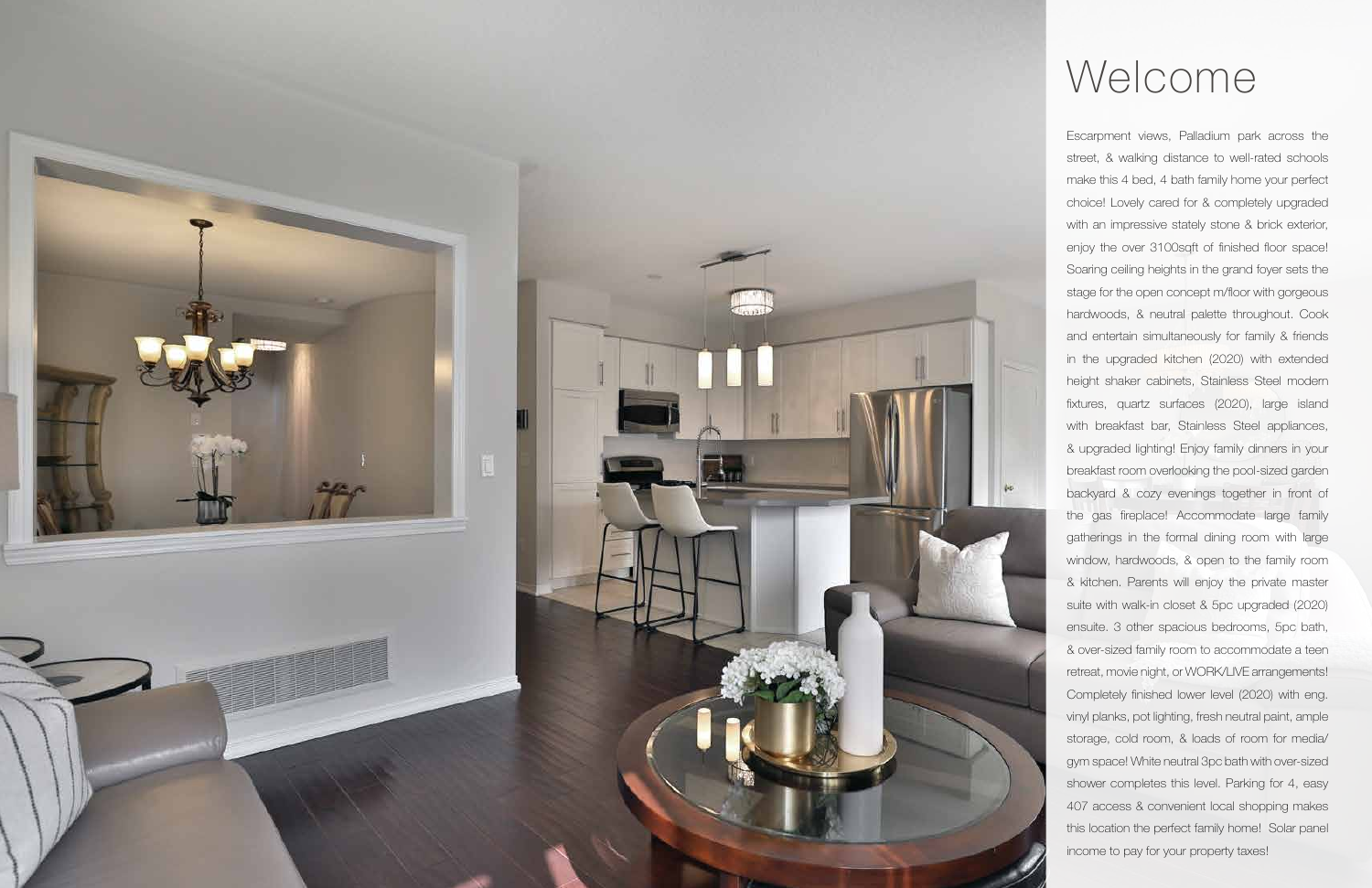









LOWER LEVEL 3277 STEEP MAIN LEVEL 3277 STEEP DRIVE MAIN LEVEL 3277 STEEP DRIVE DRIVE UPPER LEVEL

## Floor Plans











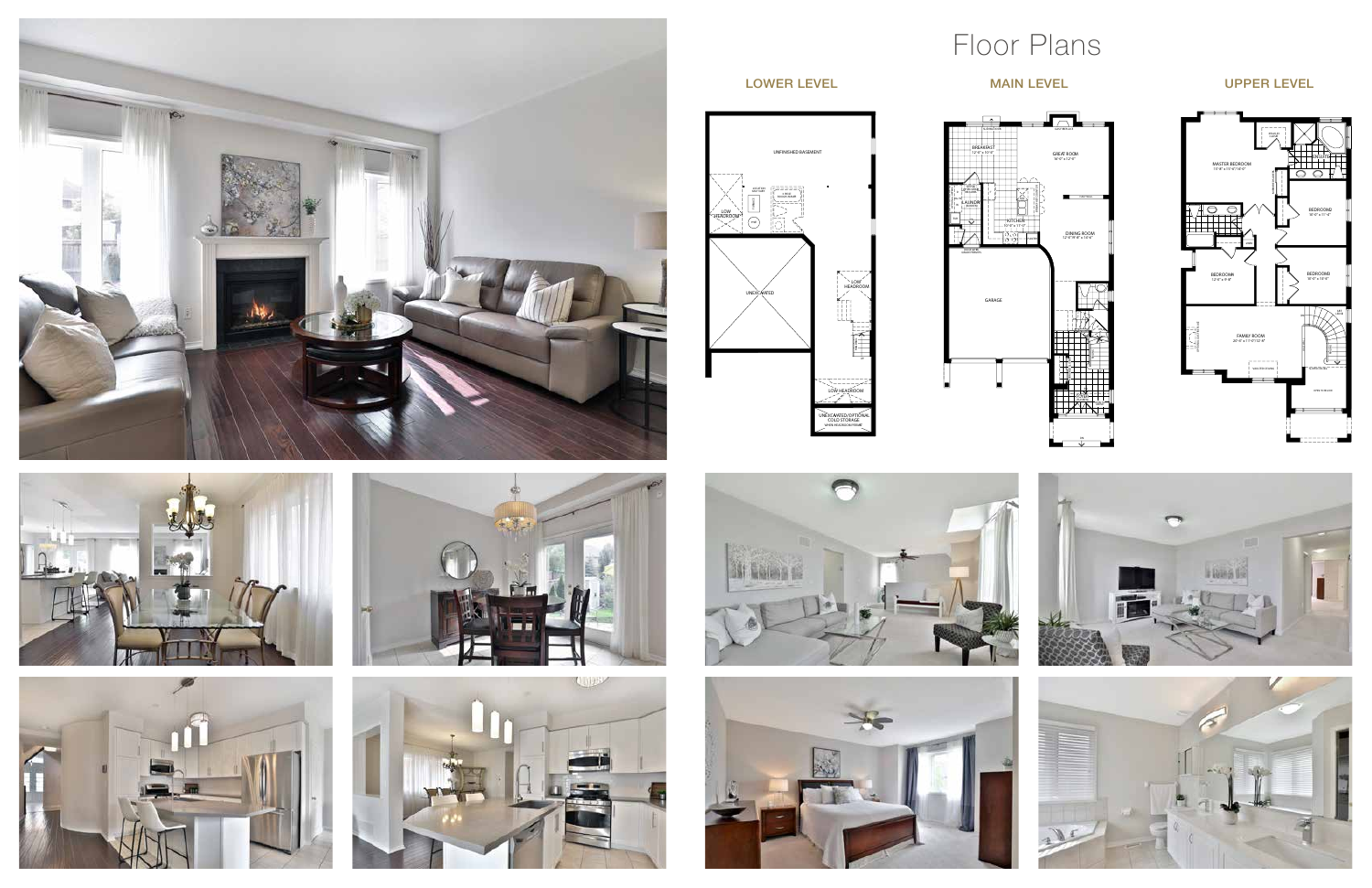## School Information

#### Alton Village

3290 Steeplechase Drive **Burlington** (905) 332-4206 JK- GR8

#### Dr. Frank J Hayden

3040 Tim Dobbie Drive **Burlington** (905) 332-5235 GR9-GR12

### Orchard Park

5151 Dryden Avenue Burlington (905) 331-7233 GR2-GR8 / French Immersion

#### M.M. Robinson

2425 Upper Middle Road **Burlington** (905) 335-5588 GR9-GR12 / French Immersion

### PUBLIC SCHOOLS CATHOLIC SCHOOLS

### St. Anne Elementary School

4675 Doug Wright Drive **Burlington** (905) 315-8384 Grades JK-8

### Corpus Christi Secondary School

5150 Upper Middle Road **Burlington** (905) 331-5591 Grades 9-12 / French Immersion Extended French Immersion programming for secondary students is offered at Notre Dame CSS.

#### Sacred Heart of Jesus Elementary School

2222 Country Club Drive Burlington (905) 331-4656 Grade 1-8 / French Immersion

#### St Gabriel Elementary School

2227 Parkway Drive **Burlington** (905) 332-3333 Grades 5-8 / Extended French Immersion



# The City of Burlington

Situated on the shores of Lake Ontario and conveniently located within an hour of Toronto & Niagara Falls. **The beautiful city of Burlington has been voted yet again the #1 Best Community In Canada to live in for 2019 & The Best Community for Families to live in for 2019 by Macleans Magazine.**

#### **Lifestyle**

Burlington maintains 1,433 acres of parkland and 115 parks! It has a quality of life second to none. It offers 6 outdoor splash pads & wading pools, 7 multi-use arenas, 4 community centres, 8 golf courses and 3 leash free dog parks. Burlington is within 45 minutes of the three major airports Toronto Pearson, Hamilton & Buffalo. Whether you're a hiker, walker, runner, cyclist, boater or cross country skier, there are over 35 kms of recreation trails along the Escarpment and waterfront. Some of the best hiking in the world can be done in the local sections of the Bruce Trail and the Niagara Escarpment, as well as along the beautiful Waterfront Trail that skirts the northern shore of Lake Ontario. Experience the bustling downtown core and enjoy the history in the museums and many galleries close to the waterfront. The Burlington Art Centre(the seventh largest public art gallery in Ontario) and the Burlington Performing Arts Centre, where world class performances, local music and theatre groups, as well as receptions, exhibitions and large events are within walking distance to Lakeside shopping, the Burlington Pier & superb dining!

- Year Built: 2011
- Builder: Sundial
- Property Taxes: \$5,727.00 (2020)
- 2410 square feet above grade
- Approx 700 square feet finished below grade
- Kitchen upgrades 2020 quartz surfaces, extended height shaker cabinets, hardware, sink and tap replaced, large b/fast bar, white subway tile backsplash
- Lower Level 2020 vinyl plank flooring, pot lighting, modern square millwork, 3 pc bath with oversized glass-enclosed shower
- Ensuite Bathroom quartz surfaces (2020)
- Upgraded lighting throughout
- Large fully fenced backyard oasis with flagstone patio





Enjoy the best ribs, lake breezes and live music at Canada's largest Rib Fest festival at waterfront Spencer Smith Park. More than 180,000 people walk through the gates at Rib Fest. In the past 20 years, the event has raised more than \$3 million for local, national and international charities. Burlington is also home to The Sound of Music Festival, Canada's largest free music festival, voted one of the top 100 festivals in Ontario. This nine-day event received the 2016 Ontario Tourism Award of Excellence for Tourism Event of the Year. The Burlington Sound of Music Festival features a unique blend of past icons, the fan favourites & emerging artists. Enjoy and listen to this fabulous outdoor concert while appreciating tranquil lake views. This popular event attracts well over 200,000 visitors annually, with 75% of those being repeat visitors.

Be awed by the vibrant fall colours in autumn and watch salmon struggle up Bronte Creek to Lowville Park. On a cold winter's day, visit the Royal Botanical Garden's Mediterranean Garden, a tropical oasis or bundle up and take in the winter Festival of Lights at Spencer Smith Park on the waterfront.

### Economy

Burlington is located in Canada's largest consumer and industrial market in an area known as the "Golden Horseshoe". Any single employer or sector does not dominate Burlington's economy. Leading industrial sectors in terms of employment are food processing, packaging, electronics, motor vehicle/transportation, business services, chemical/pharmaceutical and environmental.



### ADDITIONAL INFORMATION